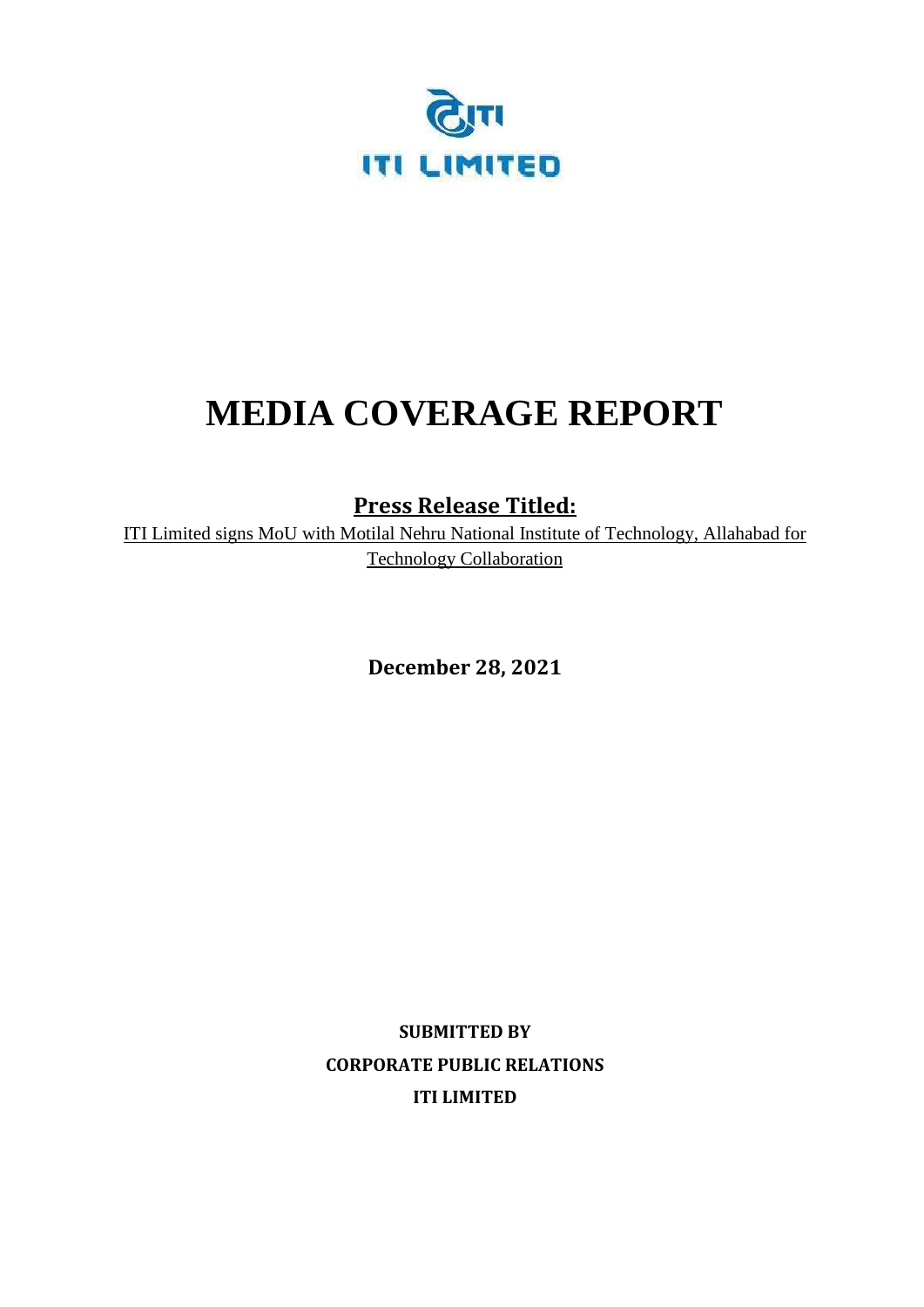

#### Publication: **Indiainfoline.com**

Date: 28.12.2021

Link: [https://www.indiainfoline.com/article/news-top-story/iti-signs](https://www.indiainfoline.com/article/news-top-story/iti-signs-mou-with-mnnit-allahabad-for-joint-collaborative-research-projects-stock-spurts-4-121122800403_1.html)[mou-with-mnnit-allahabad-for-joint-collaborative-research-projects-stock](https://www.indiainfoline.com/article/news-top-story/iti-signs-mou-with-mnnit-allahabad-for-joint-collaborative-research-projects-stock-spurts-4-121122800403_1.html)[spurts-4-121122800403\\_1.html](https://www.indiainfoline.com/article/news-top-story/iti-signs-mou-with-mnnit-allahabad-for-joint-collaborative-research-projects-stock-spurts-4-121122800403_1.html)

## **ITI signs MoU with MNNIT, Allahabad for joint collaborative research projects; Stock spurts 4%**

*Both the parties will organize joint training programmes for third parties based on the technology developed through this collaboration.*

December 28, 2021 3:13 IST | India Infoline News Service

Multi-technology public sector major ITI Limited has signed Memorandum of Understanding (MoU) with Motilal Nehru National Institute of Technology Allahabad (MNNIT), an Institute of National Importance under Ministry of Education, Government of India for joint collaborative research projects in cutting edge technologies.

As part of this MoU, ITI Limited and MNNIT will jointly organize technical meetings, international workshops, conferences, seminars, certification based courses, faculty development programs, symposia and so on for both internal employees and external candidates.

The MoU will entail exchange of faculty members and students/research scholars for mutually agreed duration, and terms & conditions, and encourage students of MNNIT Allahabad to collaborate as interns at ITI Limited.

Further, both the parties will organize joint training programmes for third parties based on the technology developed through this collaboration; and help each other in consultancy projects in areas of mutual interest.

In technical areas of collaboration, ITI Limited and MNNIT will carry out research & development to bring out products with innovative technology that can be mass manufactured. Both the parties will share the expertise and resources for designing & creation of test beds for technologies like 5G, IoT & IIoT, AI, MI & Robotics, Radio & Satellite applications, and for development of new technology of optical fiber components.

Both the parties will prepare and execute joint research projects to improve the state-ofart technology in the field of optical fiber devices and components for optical communication systems using futuristic technologies. Also, as part of this MoU, training programmes will be conducted in niche areas like Integrated Circuit design (IC), communication and cyber security by exploring joint research activities.

Speaking on this occasion Rakesh Mohan Agarwal, Chairman & Managing Director, ITI Limited said, "We are honored to embark upon this collaboration with MNNIT to jointly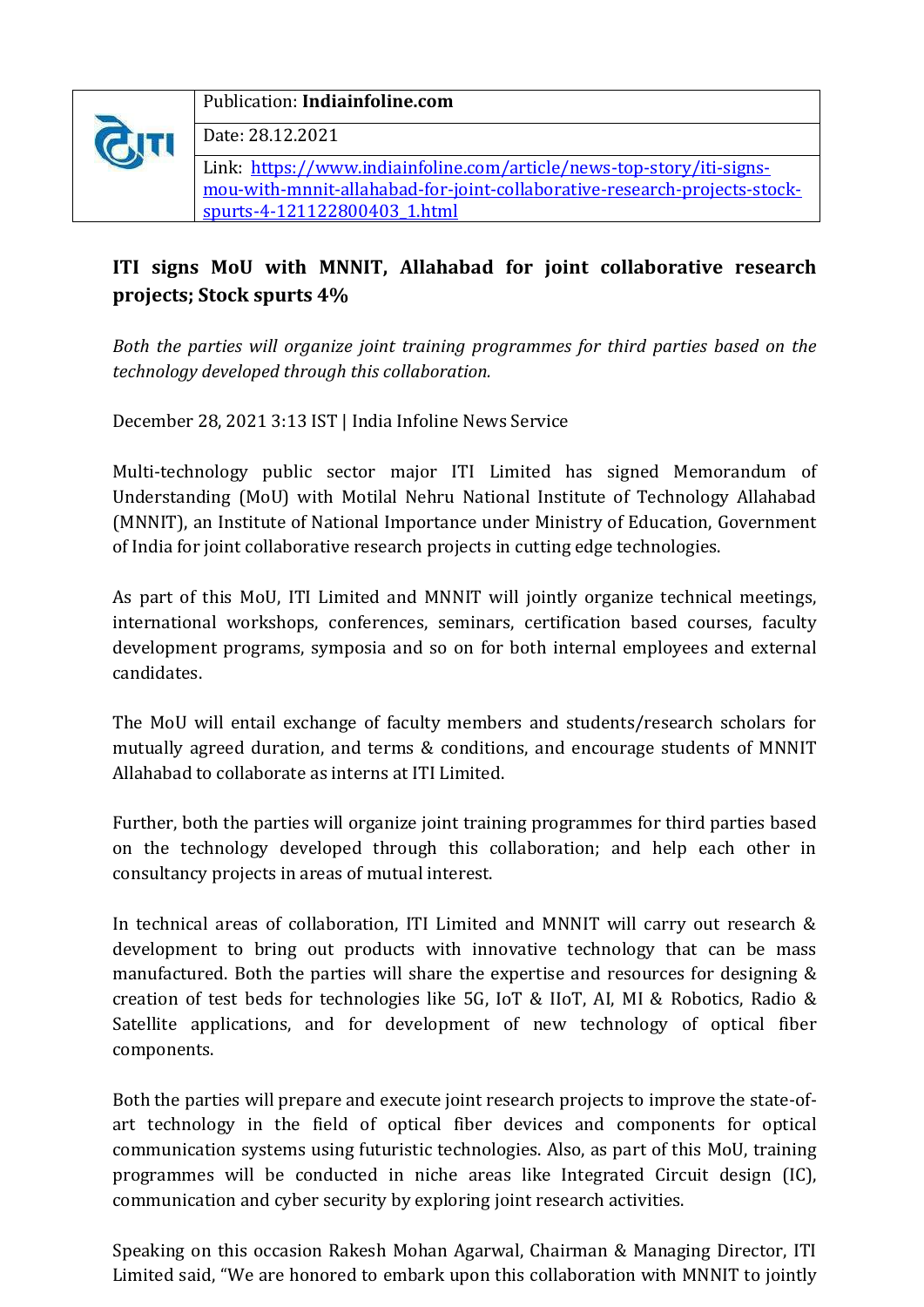work on futuristic technologies. We at ITI Limited have always believed in robust collaboration between industry and academia, to drive effective solutions to industry issues.

Agarwal added - "Together, we will collaborate in areas of advanced technology, innovation and knowledge for sustainable changes. I am sure this partnership will provide ample opportunities for our employees to acquire advanced knowledge in emerging areas", he said.

Prof Rajeev Tripathi, Director, MNNIT said, "Both, MNNIT and ITI Limited will share their expertise and resources to carry out research and

development in the emerging areas of technologies like 5G, IoT, AI, Robotics and optical communication systems. Prof Tripathi added – "Also, a Centre of Excellence will be established for collaborative work and to train the trainers of ITI Limited's internal resource persons".

ITI was trading at Rs122.80 apiece up by Rs4.85 or 4.11% on the BSE.

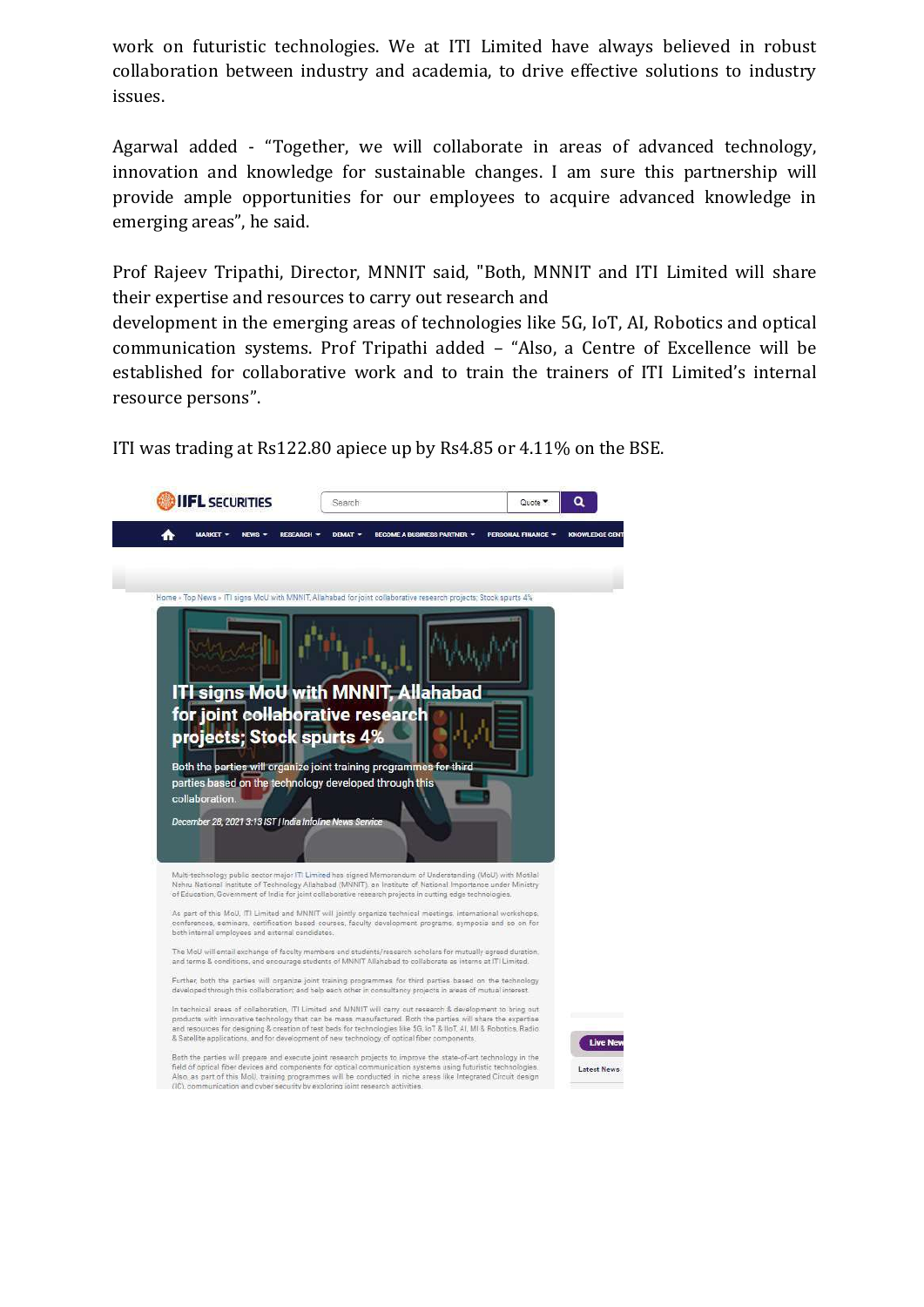

Publication: **PSU Connect** Date: 28.12..2021 Link: [https://www.psuconnect.in/news/iti-limited-signs-mou-with-mnnit](https://www.psuconnect.in/news/iti-limited-signs-mou-with-mnnit-allahabad-/30737)[allahabad-/30737](https://www.psuconnect.in/news/iti-limited-signs-mou-with-mnnit-allahabad-/30737)

*MOU*

#### **ITI Limited signs MoU with MNNIT, Allahabad for Tech Collaboration**

#### BY PSU CONNECT DATE: 28-12-21

*Multi-technology public sector major ITI Limited has signed Memorandum of Understanding (MoU) with Motilal Nehru National Institute of Technology Allahabad (MNNIT), an Institute of National Importance under Ministry of Education, Government of India for joint collaborative research projects in cutting edge technologies.*



ALLAHBAD- Multi-technology public sector major ITI Limited has signed Memorandum of Understanding (MoU) with Motilal Nehru National Institute of Technology Allahabad (MNNIT), an Institute of National Importance under Ministry of Education, Government of India for joint collaborative research projects in cutting edge technologies.

As part of this MoU, ITI Limited and MNNIT will jointly organize technical meetings, international workshops, conferences, seminars, certification based courses, faculty development programs, symposia and so on for both internal employees and external candidates.

The MoU will entail exchange of faculty members and students/research scholars for mutually agreed duration, and terms & conditions, and encourage students of MNNIT Allahabad to collaborate as interns at ITI Limited.

Further, both the parties will organize joint training programmes for third parties based on the technology developed through this collaboration; and help each other in consultancy projects in areas of mutual interest.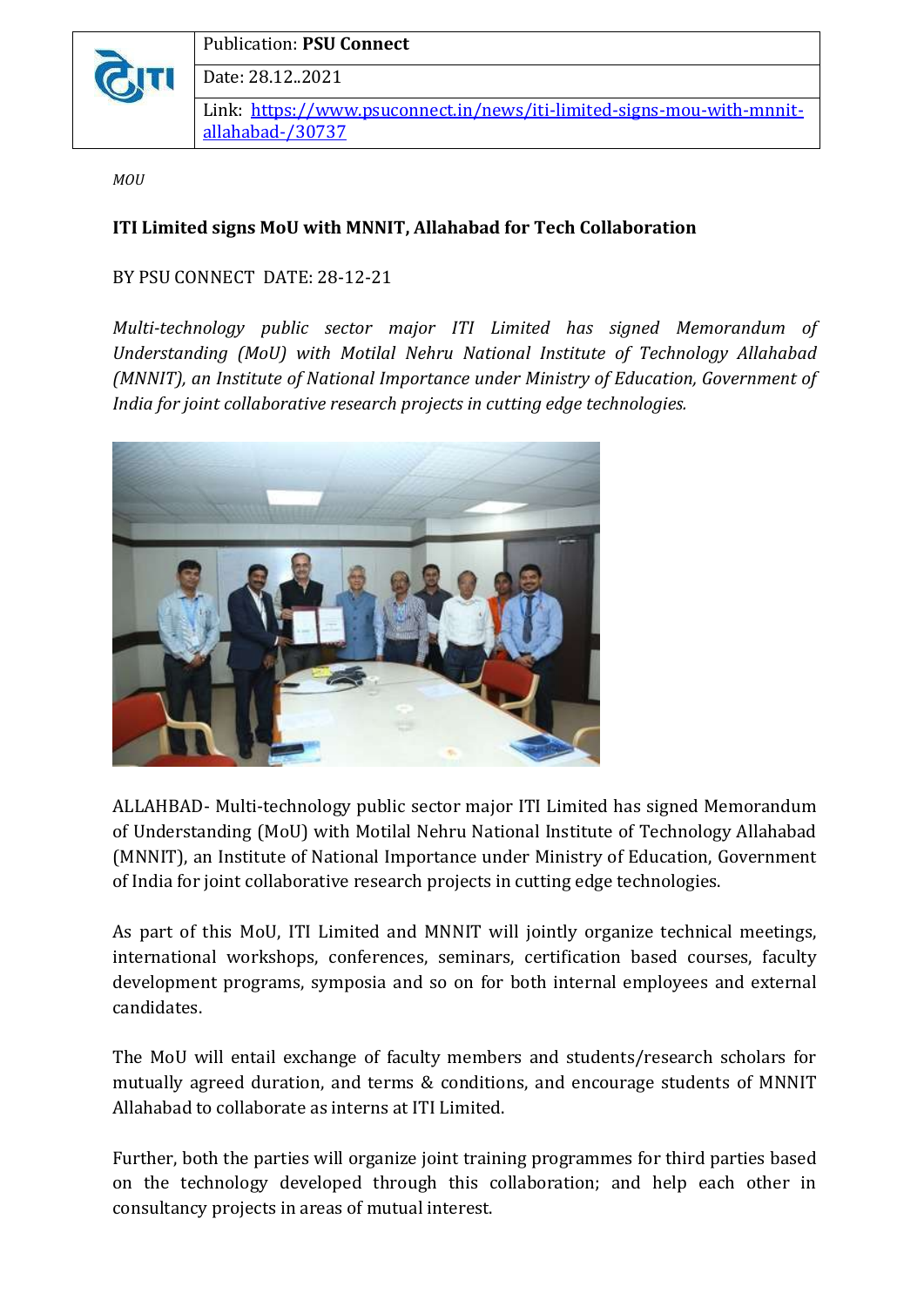In technical areas of collaboration, ITI Limited and MNNIT will carry out research & development to bring out products with innovative technology that can be mass manufactured.

Both the parties will share the expertise and resources for designing & creation of test beds for technologies like 5G, IoT & IIoT, AI, MI & Robotics, Radio & Satellite applications, and for development of new technology of optical fiber components.

Both the parties will prepare and execute joint research projects to improve the state-ofart technology in the field of optical fiber devices and components for optical communication systems using futuristic technologies. Also, as part of this MoU, training programmes will be conducted in niche areas like Integrated Circuit design (IC), communication and cyber security by exploring joint research activities.

Speaking on this occasion Mr. Rakesh Mohan Agarwal, Chairman & Managing Director, ITI Limited said, "We are honored to embark upon this collaboration with MNNIT to jointly work on futuristic technologies. We at ITI Limited have always believed in robust collaboration between industry and academia, to drive effective solutions to industry issues.

Mr. Agarwal added - "Together, we will collaborate in areas of advanced technology, innovation and knowledge for sustainable changes. I am sure this partnership will provide ample opportunities for our employees to acquire advanced knowledge in emerging areas", he said.

Prof Rajeev Tripathi, Director, MNNIT said, "Both, MNNIT and ITI Limited will share their expertise and resources to carry out research and development in the emerging areas of technologies like 5G, IoT, AI, Robotics and optical communication systems.

Prof Tripathi added – "Also, a Centre of Excellence will be established for collaborative work and to train the trainers of ITI Limited's internal resource persons".

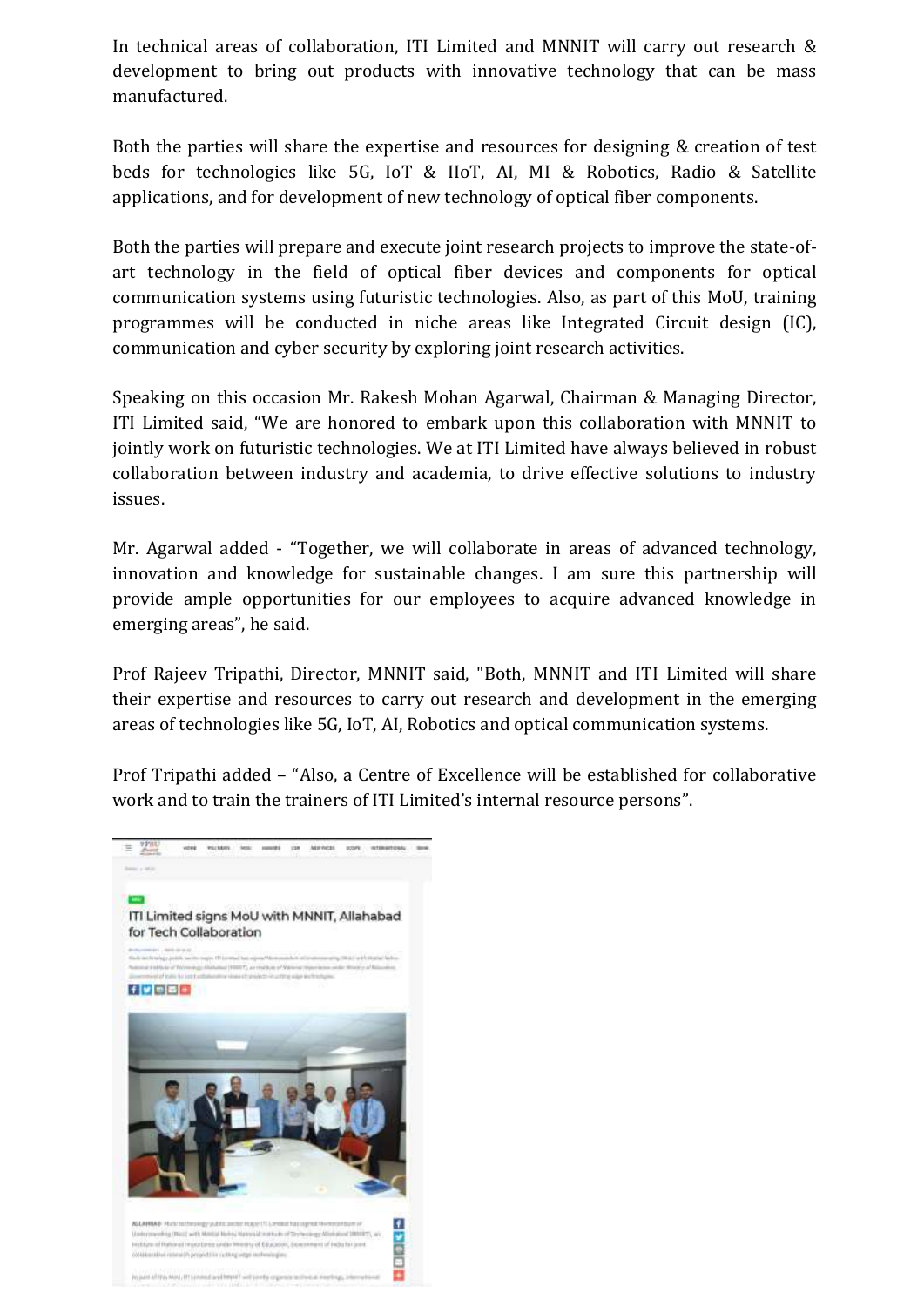

#### Publication: **Prameya News**

Date: 28.12..2021

Link: [https://www.prameyanews.com/iti-limited-signs-mou-with-motilal](https://www.prameyanews.com/iti-limited-signs-mou-with-motilal-nehru-national-institute-of-technology/)[nehru-national-institute-of-technology/](https://www.prameyanews.com/iti-limited-signs-mou-with-motilal-nehru-national-institute-of-technology/)

### **ITI Limited signs MoU with Motilal Nehru National Institute of Technology**

28/12/2021 at 1:55 PM



Allahabad/Bengaluru, Dec 28: Multi-technology public sector major ITI Limited has signed Memorandum of Understanding (MoU) with Motilal Nehru National Institute of Technology Allahabad (MNNIT), an Institute of National Importance under Union Ministry of Education for joint collaborative research projects in cutting edge technologies.

As part of this MoU, ITI Limited and MNNIT will jointly organize technical meetings, international workshops, conferences, seminars, certification-based courses, faculty development programs, symposia and so on for both internal employees and external candidates.

The MoU will entail exchange of faculty members and students/research scholars for mutually agreed duration, and terms & conditions, and encourage students of MNNIT Allahabad to collaborate as interns at ITI Limited.

Further, both the parties will organize joint training programmes for third parties based on the technology developed through this collaboration; and help each other in consultancy projects in areas of mutual interest.

In technical areas of collaboration, ITI Limited and MNNIT will carry out research & development to bring out products with innovative technology that can be mass manufactured. Both the parties will share the expertise and resources for designing & creation of test beds for technologies like 5G, IoT & IIoT, AI, MI & Robotics, Radio & Satellite applications, and for development of new technology of optical fiber components.

Both the parties will prepare and execute joint research projects to improve the state-ofart technology in the field of optical fiber devices and components for optical communication systems using futuristic technologies.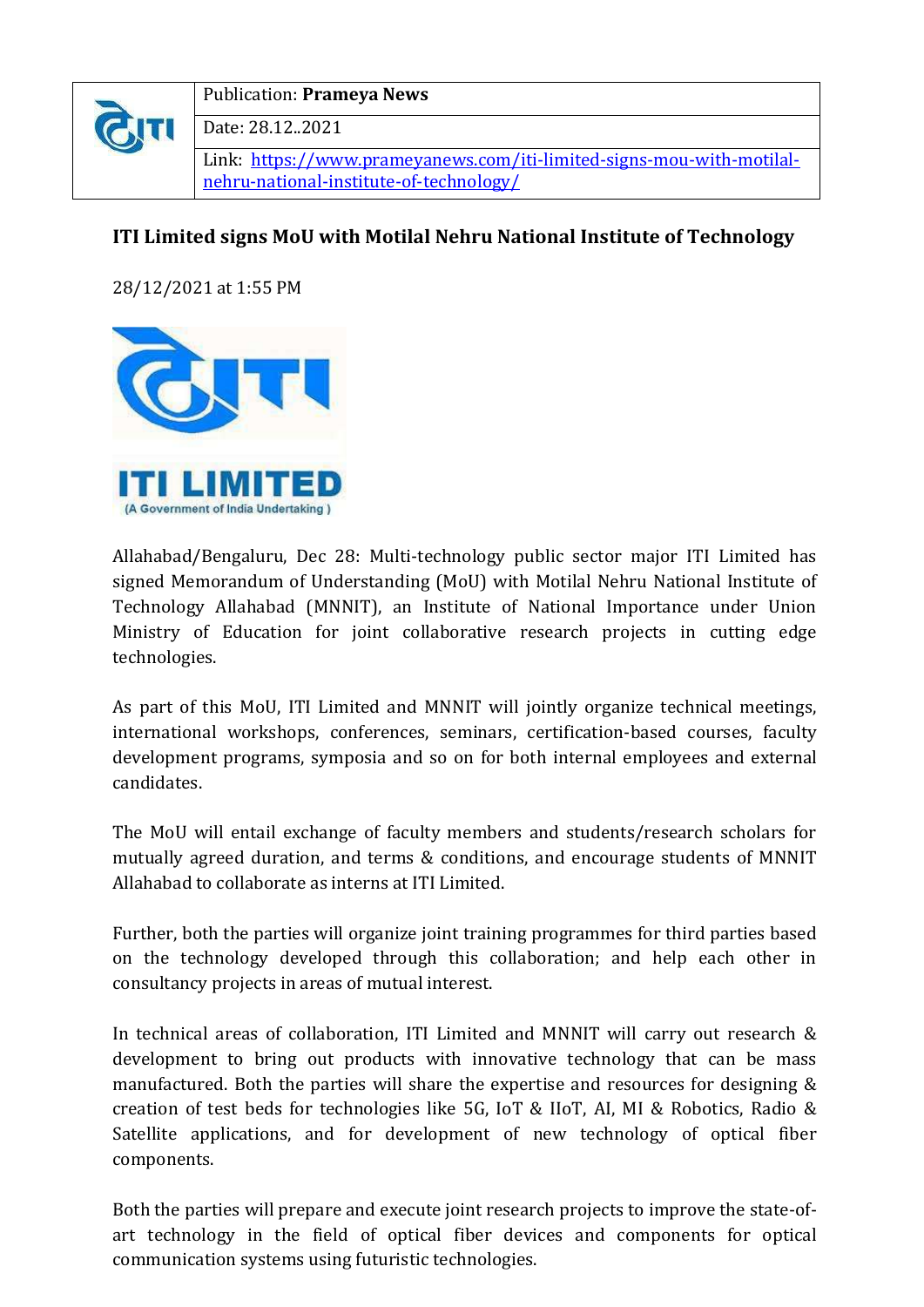Also, as part of this MoU, training programmes will be conducted in niche areas like Integrated Circuit design (IC), communication and cyber security by exploring joint research activities.

Speaking on this occasion, Rakesh Mohan Agarwal, Chairman & Managing Director, ITI Limited said, "We are honored to embark upon this collaboration with MNNIT to jointly work on futuristic technologies. We at ITI Limited have always believed in robust collaboration between industry and academia, to drive effective solutions to industry issues."

Agarwal added, "Together, we will collaborate in areas of advanced technology, innovation and knowledge for sustainable changes. I am sure this partnership will provide ample opportunities for our employees to acquire advanced knowledge in emerging areas."

Prof Rajeev Tripathi, Director, MNNIT said, "Both, MNNIT and ITI Limited will share their expertise and resources to carry out research and development in the emerging areas of technologies like 5G, IoT, AI, Robotics and optical communication systems. Prof Tripathi added – "Also, a Centre of Excellence will be established for collaborative work and to train the trainers of ITI Limited's internal resource persons".



ITI Limited has signed Memorandum of Understanding (MoU) with Motilal Nehru National Institute of Technology Allahabad (MNNIT), an Institute of National Importance under Union Ministry of Education for joint collaborative research projects in cutting edge technologies.

As part of this MoU, ITI Limited and MNNIT will jointly organize technical meetings, international workshops, conferences, seminars, certification-based courses, faculty development programs, symposia and so on for both internal employees and external

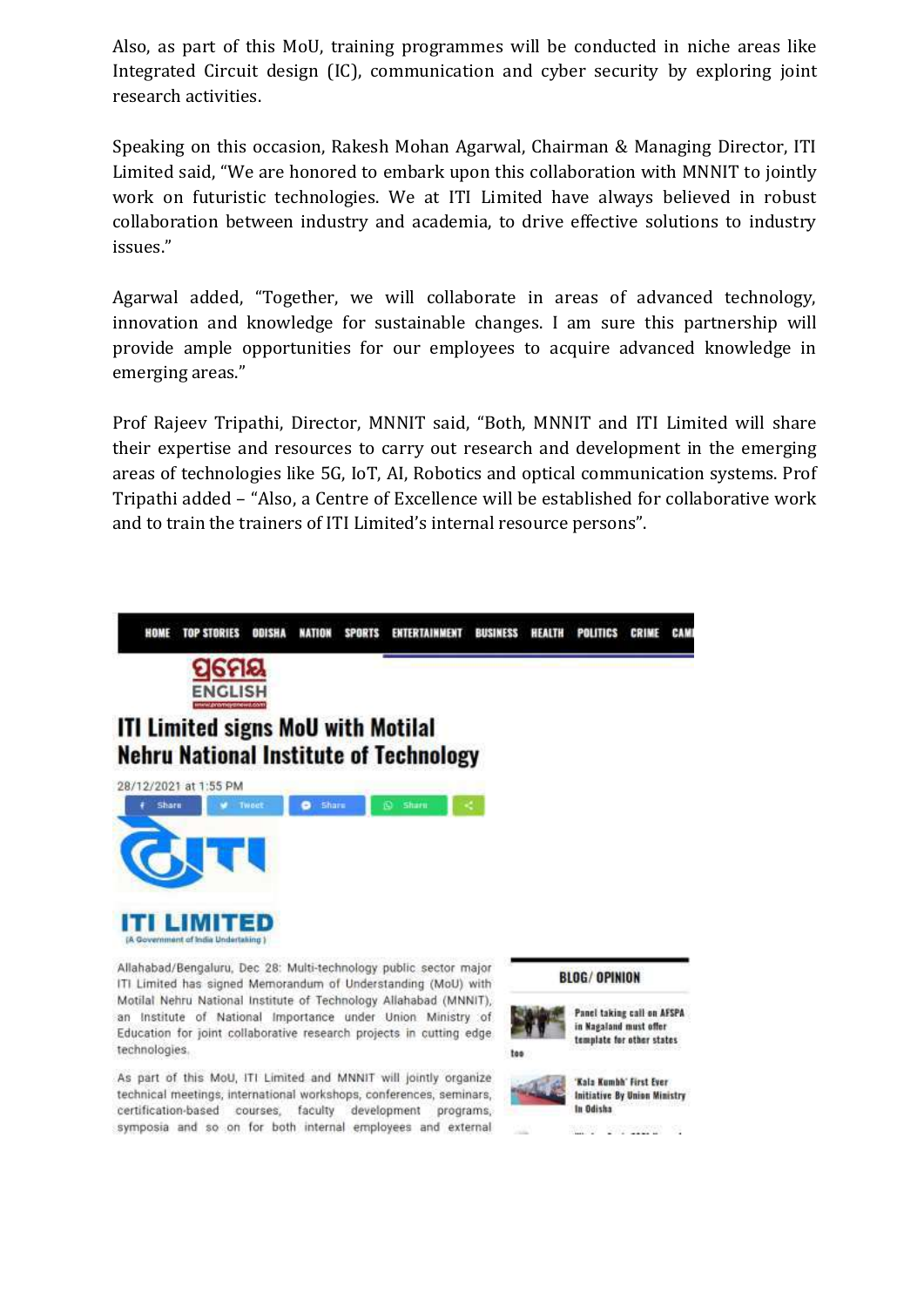

## **ITI Limited signs MoU with MNNIT, Allahabad for technology collaboration**

*Under this MoU, ITI Limited and MNNIT will jointly organise technical meetings, international workshops, conferences, seminars, certification-based courses, faculty development programs, symposia and so on for both internal employees and external candidates*

PSU WATCH BUREAU- DECEMBER 28, 2021



*ITI Limited signs MoU with MNNIT, Allahabad for technology collaboration*

Allahabad/Bengaluru: ITI Limited n Tuesday signed a memorandum of understanding (MoU) with Motilal Nehru National Institute of Technology Allahabad (MNNIT) for joint collaborative research projects in cutting edge technologies. As part of this MoU, ITI Limited and MNNIT will jointly organise technical meetings, international workshops, conferences, seminars, certification-based courses, faculty development programs, symposia and so on for both internal employees and external candidates.

"The MoU will entail the exchange of faculty members and students or research scholars for the mutually agreed duration, and terms and conditions, and encourage students of MNNIT, Allahabad to collaborate as interns at ITI Limited", ITI said in an official statement. Further, both the parties will organise joint training programmes for third parties based on the technology developed through this collaboration; and help each other in consultancy projects in areas of mutual interest.

In technical areas of collaboration, ITI Limited and MNNIT will carry out research and development to bring out products with innovative technology that can be mass manufactured. Both parties will share the expertise and resources for designing and creating of testbeds for technologies like 5G, IoT & IIoT, AI, MI & Robotics, Radio & Satellite applications, and for the development of new technology of optical fibre components.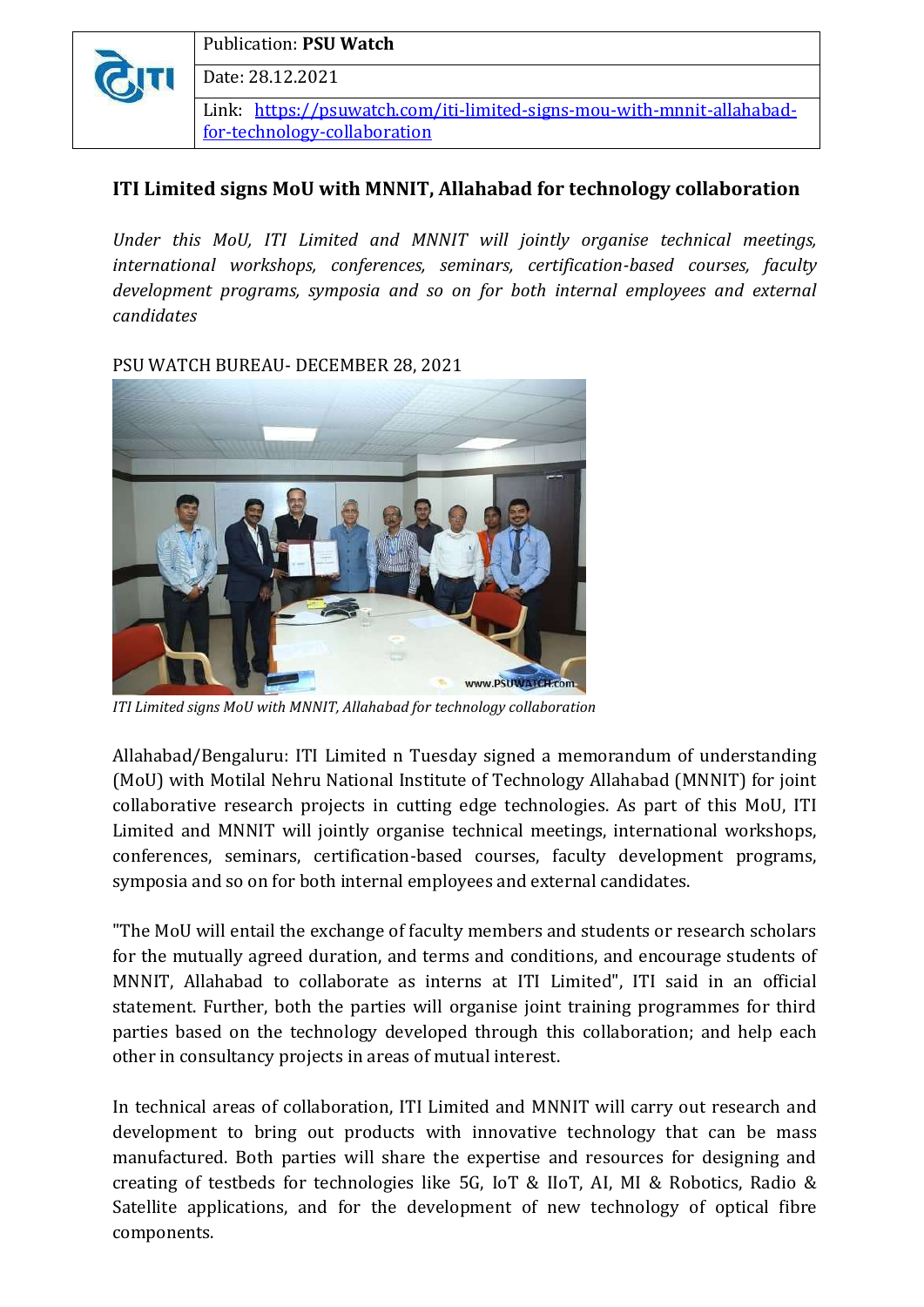Both the parties will prepare and execute joint research projects to improve the state-ofart technology in the field of optical fibre devices and components for optical communication systems using futuristic technologies. Also, as part of this MoU, training programmes will be conducted in niche areas like Integrated Circuit design (IC), communication and cyber security by exploring joint research activities.

Speaking on this occasion ITI Limited's Chairman & Managing Director (CMD) Rakesh Mohan Agarwal said, "We are honoured to embark upon this collaboration with MNNIT to jointly work on futuristic technologies. We at ITI Limited have always believed in robust collaboration between industry and academia, to drive effective solutions to industry issues. Agarwal added - "Together, we will collaborate in areas of advanced technology, innovation and knowledge for sustainable changes. I am sure this partnership will provide ample opportunities for our employees to acquire advanced knowledge in emerging areas," he said.

MNNIT Director Prof Rajeev Tripathi said, "Both, MNNIT and ITI Limited will share their expertise and resources to carry out research and development in the emerging areas of technologies like 5G, IoT, AI, Robotics and optical communication systems. Prof Tripathi added – "Also, a Centre of Excellence will be established for collaborative work and to train the trainers of ITI Limited's internal resource persons."

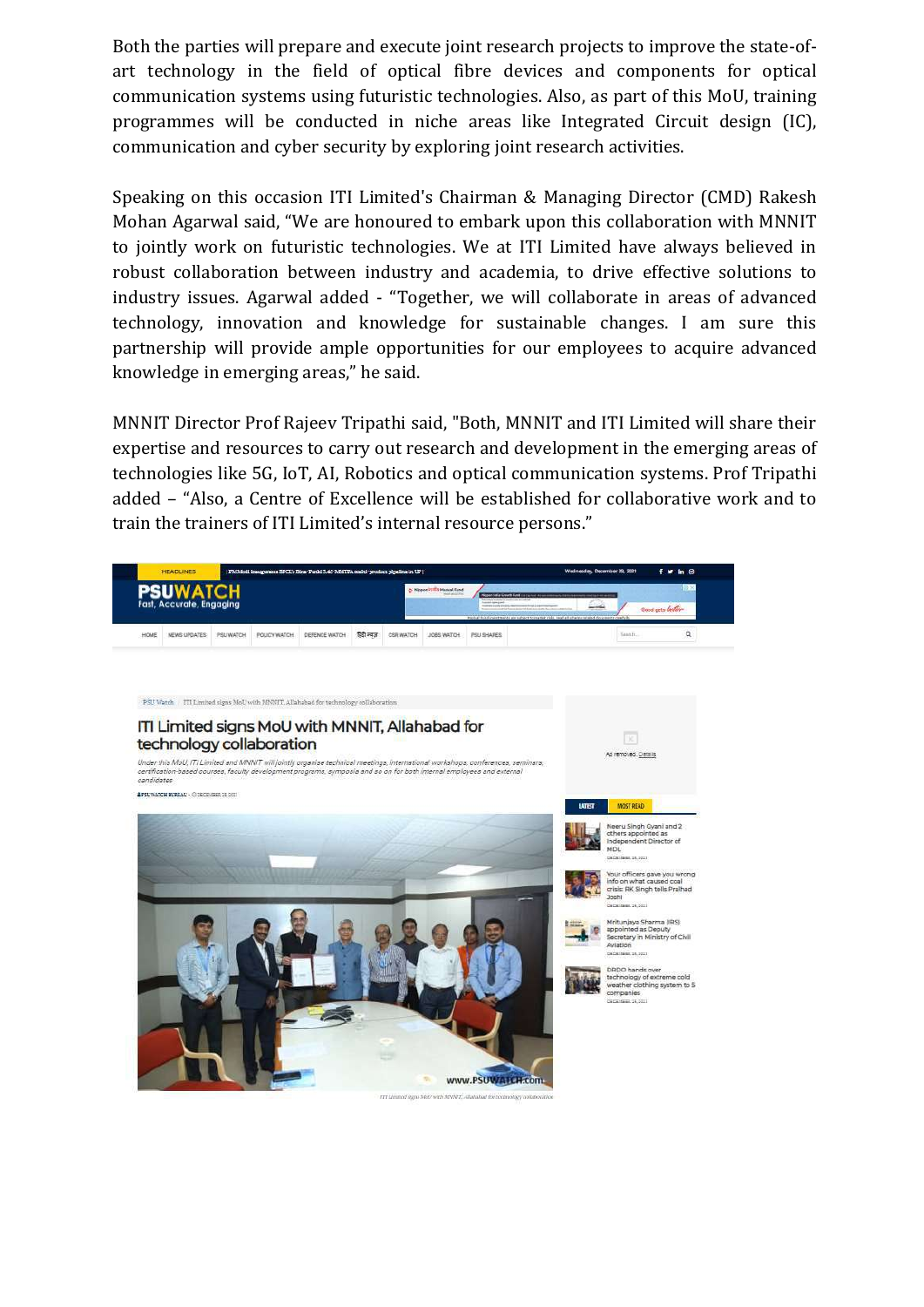#### Publication: **Market Screener**

Date: 28.12.2021

Link: [https://www.marketscreener.com/quote/stock/ITI-LIMITED-](https://www.marketscreener.com/quote/stock/ITI-LIMITED-46729502/news/ITI-Limited-Signs-Mou-with-Motilal-Nehru-National-Institute-of-Technology-Allahabad-for-Technology-37430754/)[46729502/news/ITI-Limited-Signs-Mou-with-Motilal-Nehru-National-](https://www.marketscreener.com/quote/stock/ITI-LIMITED-46729502/news/ITI-Limited-Signs-Mou-with-Motilal-Nehru-National-Institute-of-Technology-Allahabad-for-Technology-37430754/)[Institute-of-Technology-Allahabad-for-Technology-37430754/](https://www.marketscreener.com/quote/stock/ITI-LIMITED-46729502/news/ITI-Limited-Signs-Mou-with-Motilal-Nehru-National-Institute-of-Technology-Allahabad-for-Technology-37430754/)

## **ITI Limited Signs Mou with Motilal Nehru National Institute of Technology, Allahabad for Technology Collaboration**

12/28/2021 | 05:38am GMT

Multi-technology public sector major ITI Limited has signed Memorandum of Understanding (MoU) with Motilal Nehru National Institute of Technology Allahabad (MNNIT), an Institute of National Importance under Ministry of Education, Government of India for joint collaborative research projects in cutting edge technologies. As part of this MoU, ITI Limited and MNNIT will jointly organize technical meetings, international workshops, conferences, seminars, certification based courses, faculty development programs, symposia and so on for both internal employees and external candidates.

The MoU will entail exchange of faculty members and students/research scholars for mutually agreed duration, and terms & conditions, and encourage students of MNNIT Allahabad to collaborate as interns at ITI Limited.

Further, both the parties will organize joint training programmes for third parties based on the technology developed through this collaboration; and help each other in consultancy projects in areas of mutual interest. In technical areas of collaboration, ITI Limited and MNNIT will carry out research & development to bring out products with innovative technology that can be mass manufactured. Both the parties will share the expertise and resources for designing & creation of test beds for technologies like 5G, IoT & IIoT, AI, MI & Robotics, Radio & Satellite applications, and for development of new technology of optical fiber components. Both the parties will prepare and execute joint research projects to improve the state-of-art technology in the field of optical fiber devices and components for optical communication systems using futuristic technologies. Also, as part of this MoU, training programmes will be conducted in niche areas like Integrated Circuit design (IC), communication and cyber security by exploring joint research activities. © S&P Capital IQ 2021

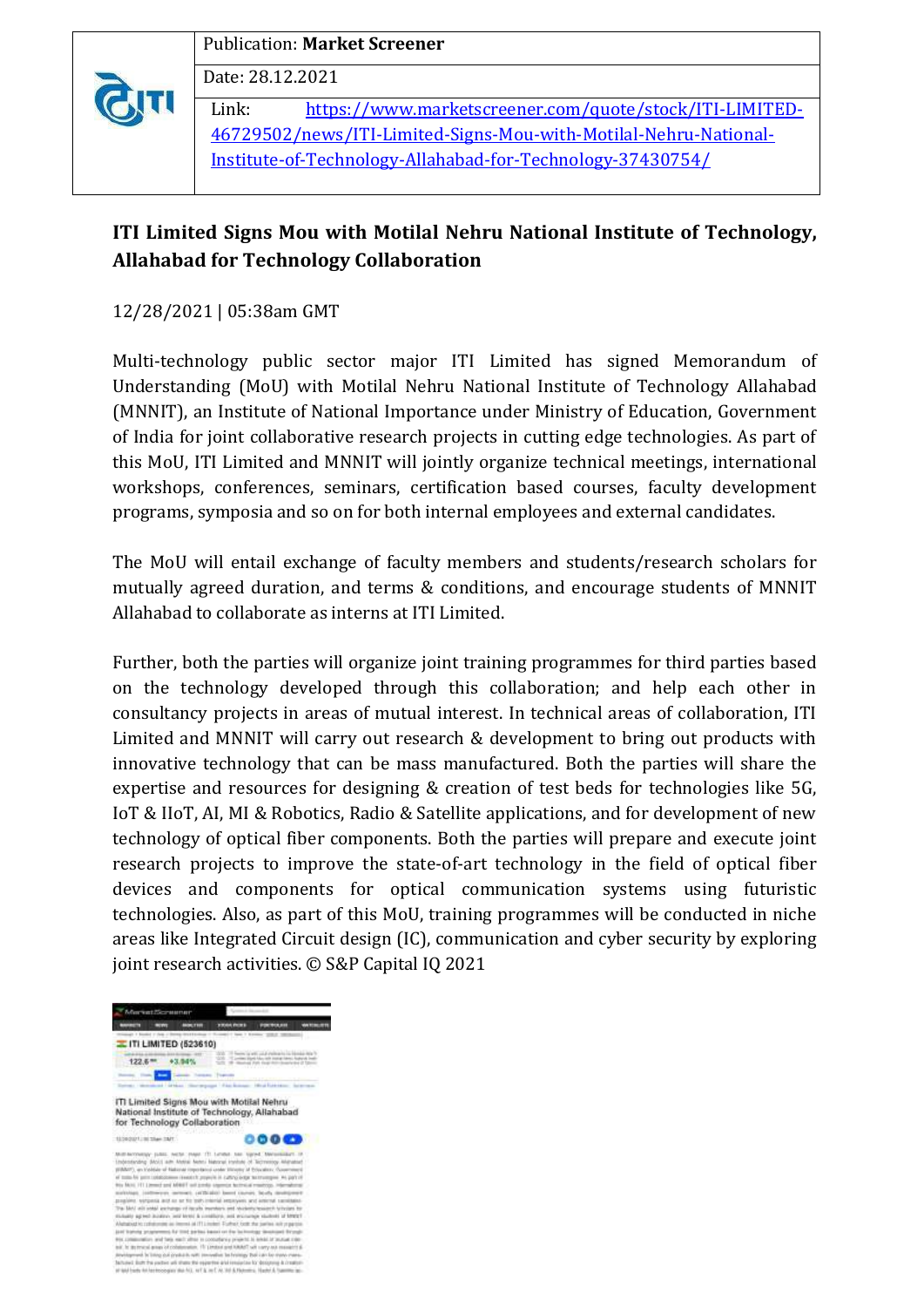

Publication: **Tele.Net**

Date: 28.12.2021

Link: [https://tele.net.in/iti-limited-signs-mou-with-mnnit-allahabad-for](https://tele.net.in/iti-limited-signs-mou-with-mnnit-allahabad-for-technology-collaboration/)[technology-collaboration/](https://tele.net.in/iti-limited-signs-mou-with-mnnit-allahabad-for-technology-collaboration/)

## **ITI Limited signs MoU with MNNIT Allahabad to conduct joint research in cutting-edge technologies**

December 2021 | Press Release

ITI Limited has signed memorandum of understanding (MoU) with Motilal Nehru National Institute of Technology, Allahabad (MNNIT) for joint collaborative research projects in cutting edge technologies.

As part of this MoU, ITI Limited and MNNIT will jointly organise technical meetings, international workshops, conferences, seminars, certification based courses, faculty development programs, symposia and so on for both internal employees and external candidates. The MoU will entail exchange of faculty members and students/research scholars for mutually agreed duration, and terms and conditions, and encourage students of MNNIT Allahabad to collaborate as interns at ITI Limited. Further, both the parties will organise joint training programmes for third parties based on the technology developed through this collaboration and help each other in consultancy projects in areas of mutual interest.

In technical areas of collaboration, ITI Limited and MNNIT will carry out research and development to bring out products with innovative technology that can be mass manufactured. Both the parties will share the expertise and resources for designing and creation of test beds for technologies like 5G, internet of things (IoT), industrial internet of things (IIoT), artificial intelligence (AI), machine learning (MI), robotics, radio and satellite applications, and for development of new technology of optical fibre components.

Both the parties will prepare and execute joint research projects to improve the state-ofart technology in the field of optical fibre devices and components for optical communication systems using futuristic technologies. Also, as part of this MoU, training programmes will be conducted in niche areas like integrated circuit design (IC), communication and cyber security by exploring joint research activities.

Commenting on the collaboration, Rakesh Mohan Agarwal, chairman and managing director, ITI Limited, said, "We are honoured to embark upon this collaboration with MNNIT to jointly work on futuristic technologies. We at ITI Limited have always believed in robust collaboration between industry and academia, to drive effective solutions to industry issues. Together we will collaborate in areas of advanced technology, innovation and knowledge for sustainable changes. I am sure this partnership will provide ample opportunities for our employees to acquire advanced knowledge in emerging areas."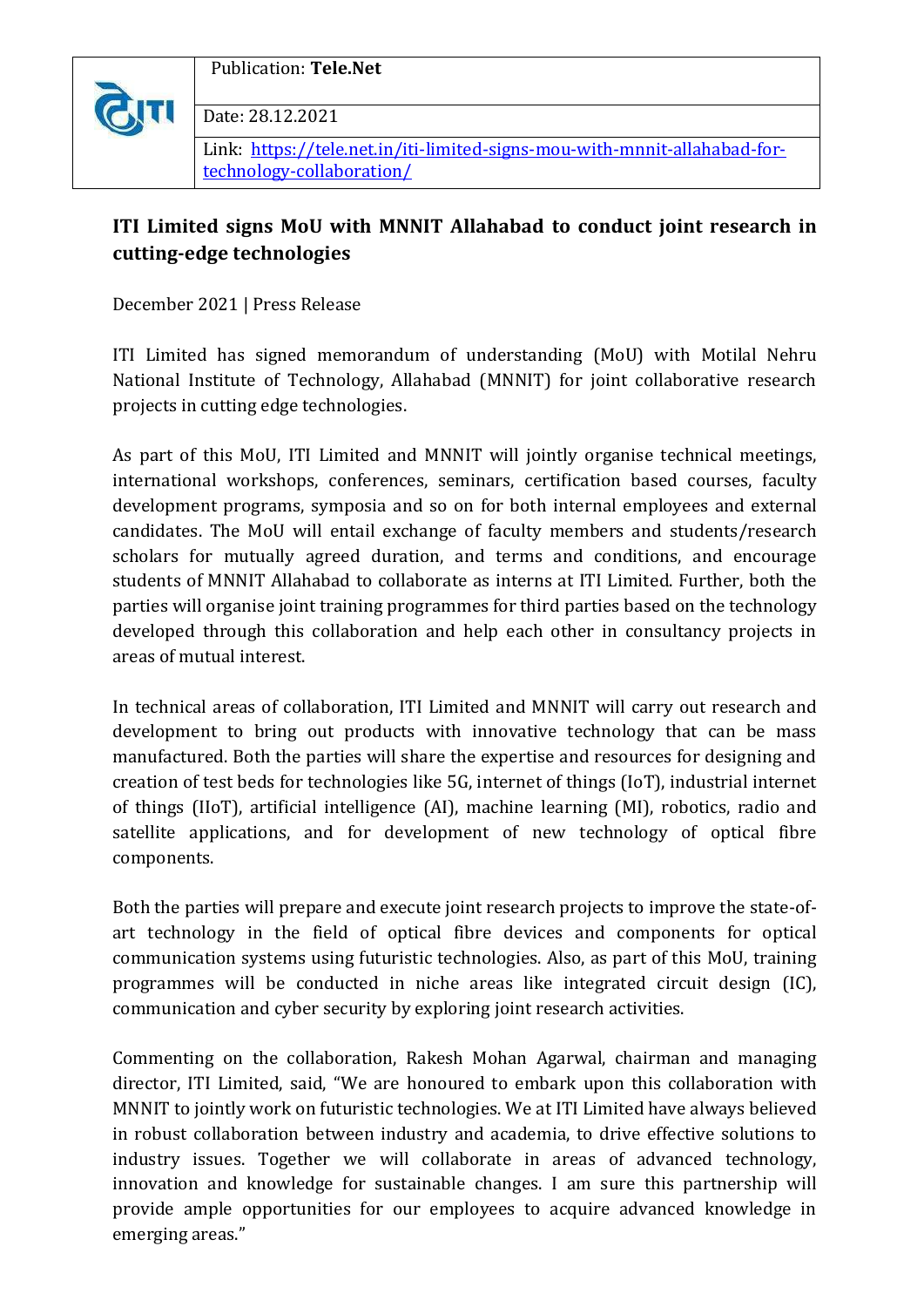Meanwhile, Prof. Rajeev Tripathi, director, MNNIT, said, "Both, MNNIT and ITI Limited will share their expertise and resources to carry out research and development in the emerging areas of technologies like 5G, IoT, AI, robotics and optical communication systems. Also, a centre of excellence will be established for collaborative work and to train the trainers of ITI Limited's internal resource persons."





**ITI Limited:** Up 4.28%. Multi-technology public sector major ITI Limited has signed a Memorandum of Understanding (MoU) with Motilal Nehru National Institute of Technology Allahabad (MNNIT), an Institute of National Importance under the Ministry of Education, Government of India for joint collaborative research projects in cutting edge technologies.

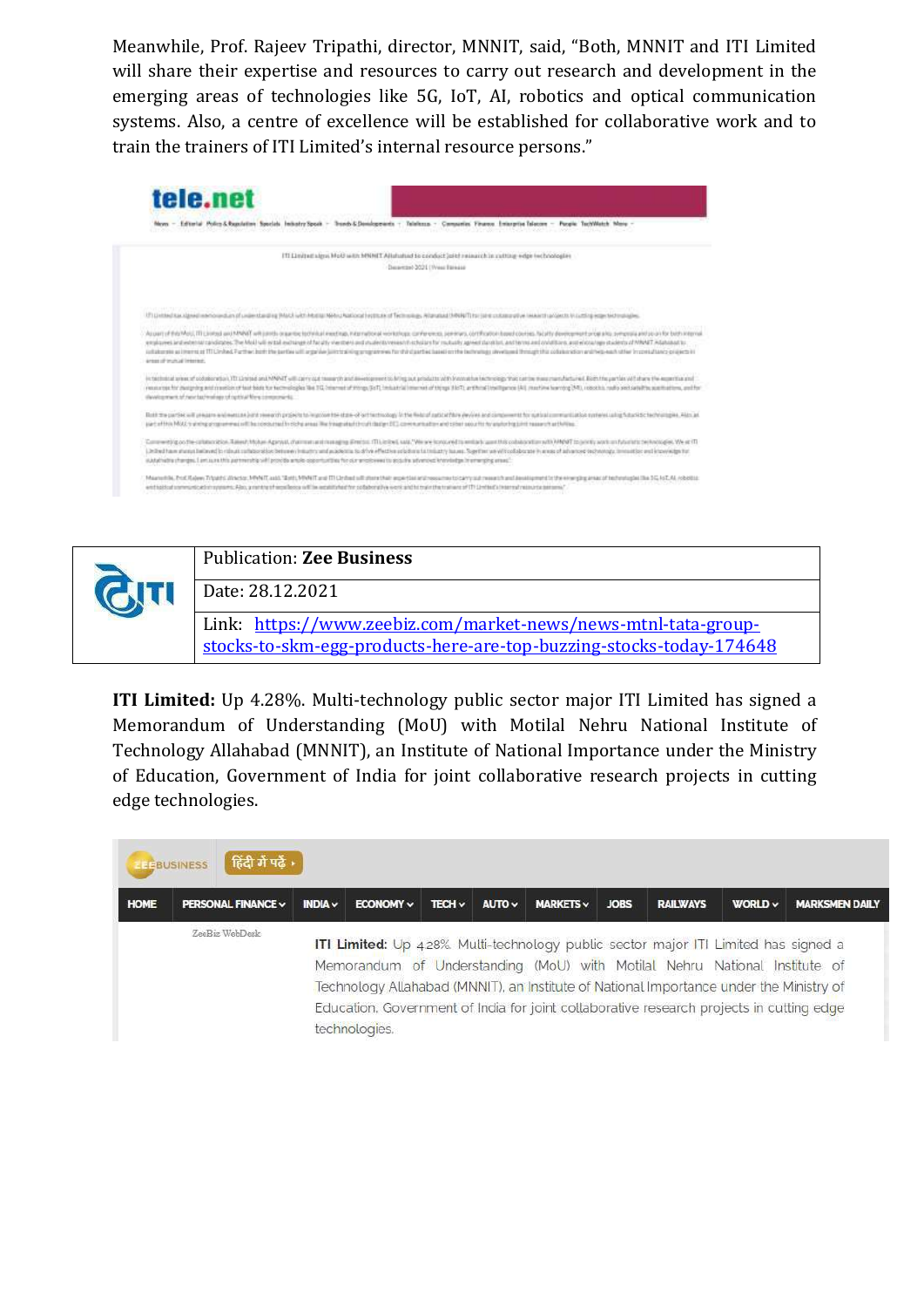

Publication: **Press Release Point**

Date: 28.12.2021

Link: [https://www.pressreleasepoint.com/iti-limited-signs-mou-motilal](https://www.pressreleasepoint.com/iti-limited-signs-mou-motilal-nehru-national-institute-technology-allahabad-technology-collaboration)[nehru-national-institute-technology-allahabad-technology-collaboration](https://www.pressreleasepoint.com/iti-limited-signs-mou-motilal-nehru-national-institute-technology-allahabad-technology-collaboration)

## **ITI Limited signs MoU with Motilal Nehru National Institute of Technology, Allahabad for Technology Collaboration**

Posted December 28th, 2021 for ITI Limited

Multi-technology public sector major ITI Limited has signed Memorandum of Understanding (MoU) with Motilal Nehru National Institute of Technology Allahabad (MNNIT), an Institute of National Importance under Ministry of Education, Government of India for joint collaborative research projects in cutting edge technologies.

Together, we will collaborate in areas of advanced technology, innovation and knowledge for sustainable changes. I am sure this partnership will provide ample opportunities for our employees to acquire advanced knowledge in emerging areas Allahabad/Bengaluru/December 28, 2021/PressReleasePoint: Multi-technology public sector major ITI Limited has signed Memorandum of Understanding (MoU) with Motilal Nehru National Institute of Technology Allahabad (MNNIT), an Institute of National Importance under Ministry of Education, Government of India for joint collaborative research projects in cutting edge technologies.

As part of this MoU, ITI Limited and MNNIT will jointly organize technical meetings, international workshops, conferences, seminars, certification based courses, faculty development programs, symposia and so on for both internal employees and external candidates. The MoU will entail exchange of faculty members and students/research scholars for mutually agreed duration, and terms & conditions, and encourage students of MNNIT Allahabad to collaborate as interns at ITI Limited. Further, both the parties will organize joint training programmes for third parties based on the technology developed through this collaboration; and help each other in consultancy projects in areas of mutual interest.

In technical areas of collaboration, ITI Limited and MNNIT will carry out research & development to bring out products with innovative technology that can be mass manufactured. Both the parties will share the expertise and resources for designing & creation of test beds for technologies like 5G, IoT & IIoT, AI, MI & Robotics, Radio & Satellite applications, and for development of new technology of optical fiber components.

Both the parties will prepare and execute joint research projects to improve the state-ofart technology in the field of optical fiber devices and components for optical communication systems using futuristic technologies. Also, as part of this MoU, training programmes will be conducted in niche areas like Integrated Circuit design (IC), communication and cyber security by exploring joint research activities.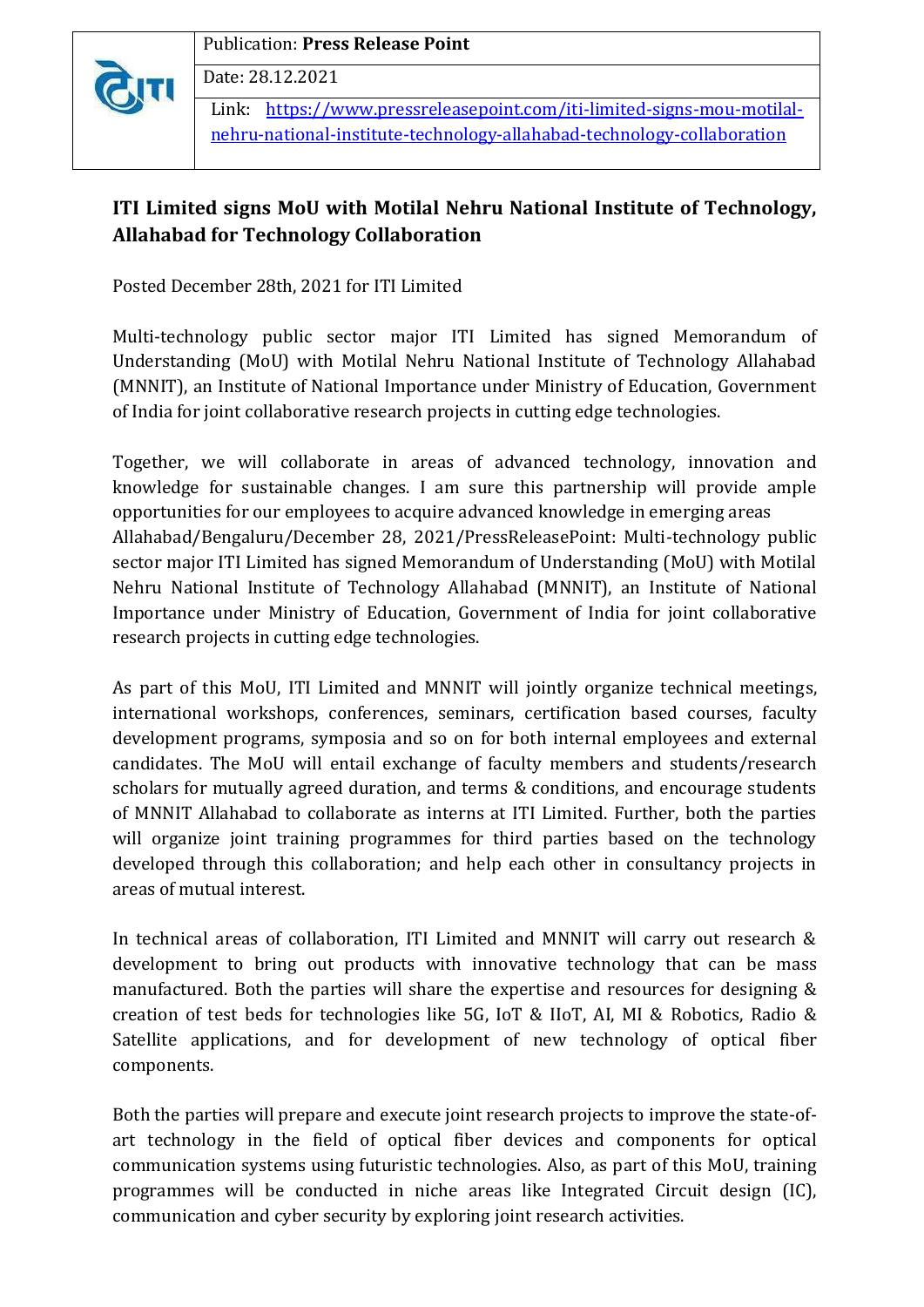Speaking on this occasion Mr. Rakesh Mohan Agarwal, Chairman & Managing Director, ITI Limited said, "We are honored to embark upon this collaboration with MNNIT to jointly work on futuristic technologies. We at ITI Limited have always believed in robust collaboration between industry and academia, to drive effective solutions to industry issues. Mr. Agarwal added - "Together, we will collaborate in areas of advanced technology, innovation and knowledge for sustainable changes. I am sure this partnership will provide ample opportunities for our employees to acquire advanced knowledge in emerging areas", he said.

Prof Rajeev Tripathi, Director, MNNIT said, "Both, MNNIT and ITI Limited will share their expertise and resources to carry out research and development in the emerging areas of technologies like 5G, IoT, AI, Robotics and optical communication systems. Prof Tripathi added – "Also, a Centre of Excellence will be established for collaborative work and to train the trainers of ITI Limited's internal resource persons".





## **ITI SIGNS MOU WITH MNNIT FOR JOINT COLLABORATIVE RESEARCH PROJECTS IN CUTTING EDGE TECHNOLOGIES**

Dec-28-2021 12:29 Hrs IST

ITI has signed Memorandum of Understanding (MoU) with Motilal Nehru National Institute of Technology Allahabad (MNNIT), an Institute of National Importance under Ministry of Education, Government of India for joint collaborative research projects in cutting edge technologies. As part of this MoU, ITI and MNNIT will jointly organize technical meetings, international workshops, conferences, seminars, certification based courses, faculty development programs, symposia and so on for both internal employees and external candidates.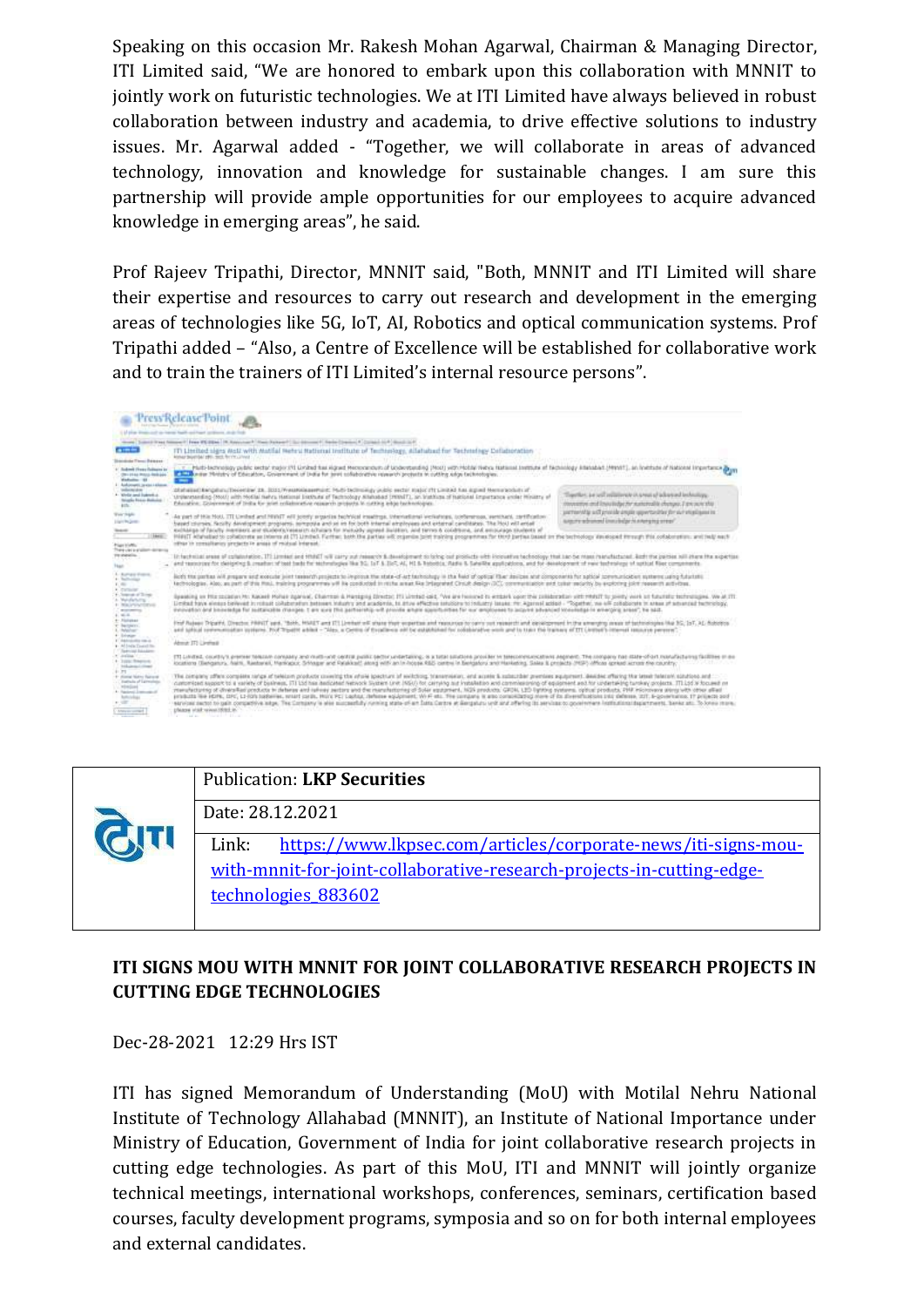The MoU will entail exchange of faculty members and students/research scholars for mutually agreed duration, and terms & conditions, and encourage students of MNNIT Allahabad to collaborate as interns at ITI. Further, both the parties will organize joint training programmes for third parties based on the technology developed through this collaboration; and help each other in consultancy projects in areas of mutual interest.

In technical areas of collaboration, ITI and MNNIT will carry out research & development to bring out products with innovative technology that can be mass manufactured. Both the parties will share the expertise and resources for designing & creation of test beds for technologies like 5G, IoT & IIoT, AI, MI & Robotics, Radio & Satellite applications, and for development of new technology of optical fiber components.

ITI, country's premier telecom company and multi-unit central public sector undertaking, is a total solutions provider in telecommunications segment.





## **ITI signs MoU with MNNIT for joint collaborative research projects in cutting edge technologies**

ITI Ltd. | Telecommunication - Equipment | BSE: 523610 | NSE: ITI | 28 Dec 2021

ITI has signed Memorandum of Understanding (MoU) with Motilal Nehru National Institute of Technology Allahabad (MNNIT), an Institute of National Importance under Ministry of Education, Government of India for joint collaborative research projects in cutting edge technologies. As part of this MoU, ITI and MNNIT will jointly organize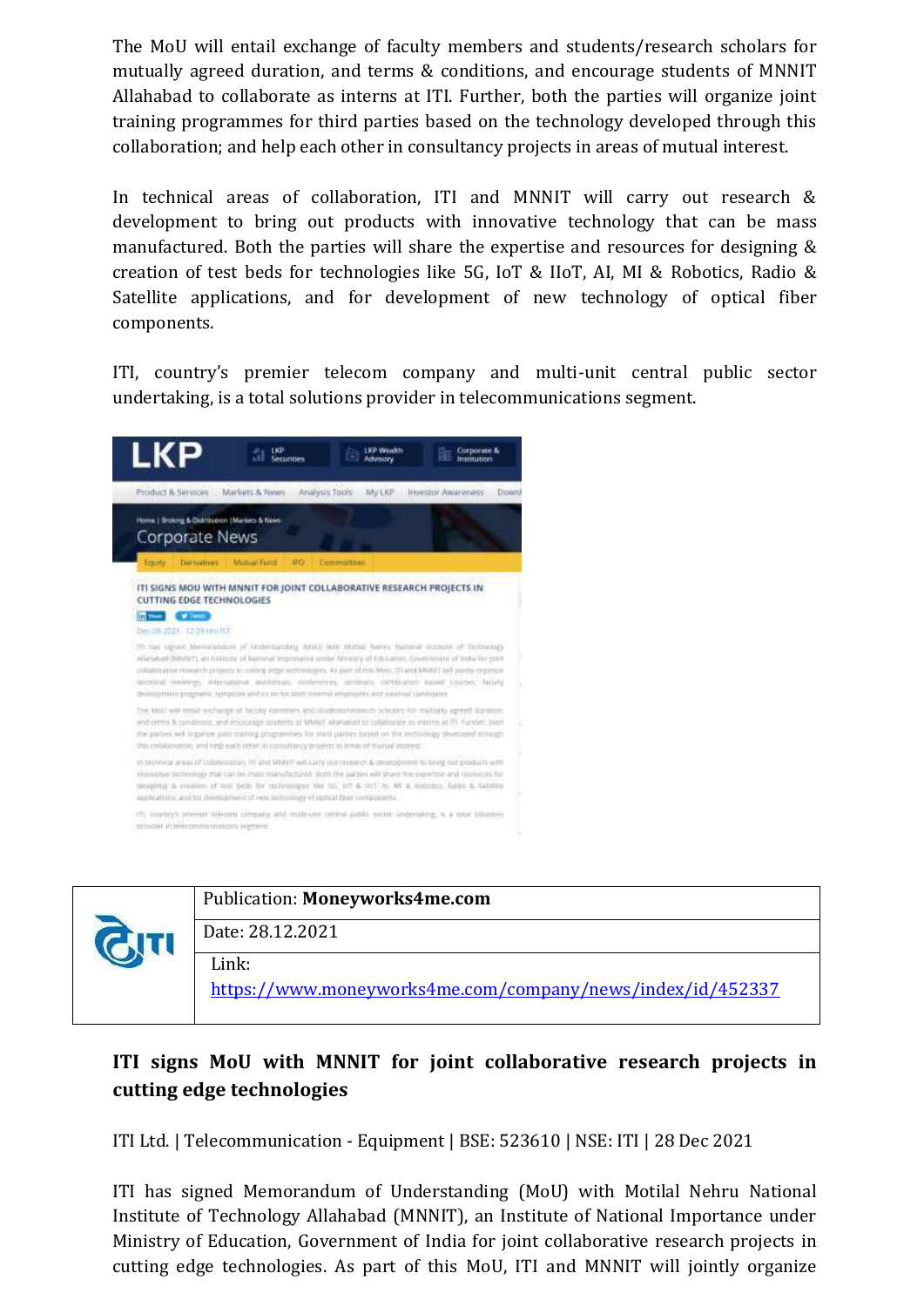technical meetings, international workshops, conferences, seminars, certification based courses, faculty development programs, symposia and so on for both internal employees and external candidates.

The MoU will entail exchange of faculty members and students/research scholars for mutually agreed duration, and terms & conditions, and encourage students of MNNIT Allahabad to collaborate as interns at ITI. Further, both the parties will organize joint training programmes for third parties based on the technology developed through this collaboration; and help each other in consultancy projects in areas of mutual interest.

In technical areas of collaboration, ITI and MNNIT will carry out research & development to bring out products with innovative technology that can be mass manufactured. Both the parties will share the expertise and resources for designing & creation of test beds for technologies like 5G, IoT & IIoT, AI, MI & Robotics, Radio & Satellite applications, and for development of new technology of optical fiber components.

ITI, country's premier telecom company and multi-unit central public sector undertaking, is a total solutions provider in telecommunications segment.





29 DEC 2021 10:27 AM

## **ITI signs MoU with MNNIT for joint collaborative research projects in cutting edge technologies**

*In technical areas of collaboration, ITI and MNNIT will carry out research & development to bring out products with innovative technology that can be mass manufactured*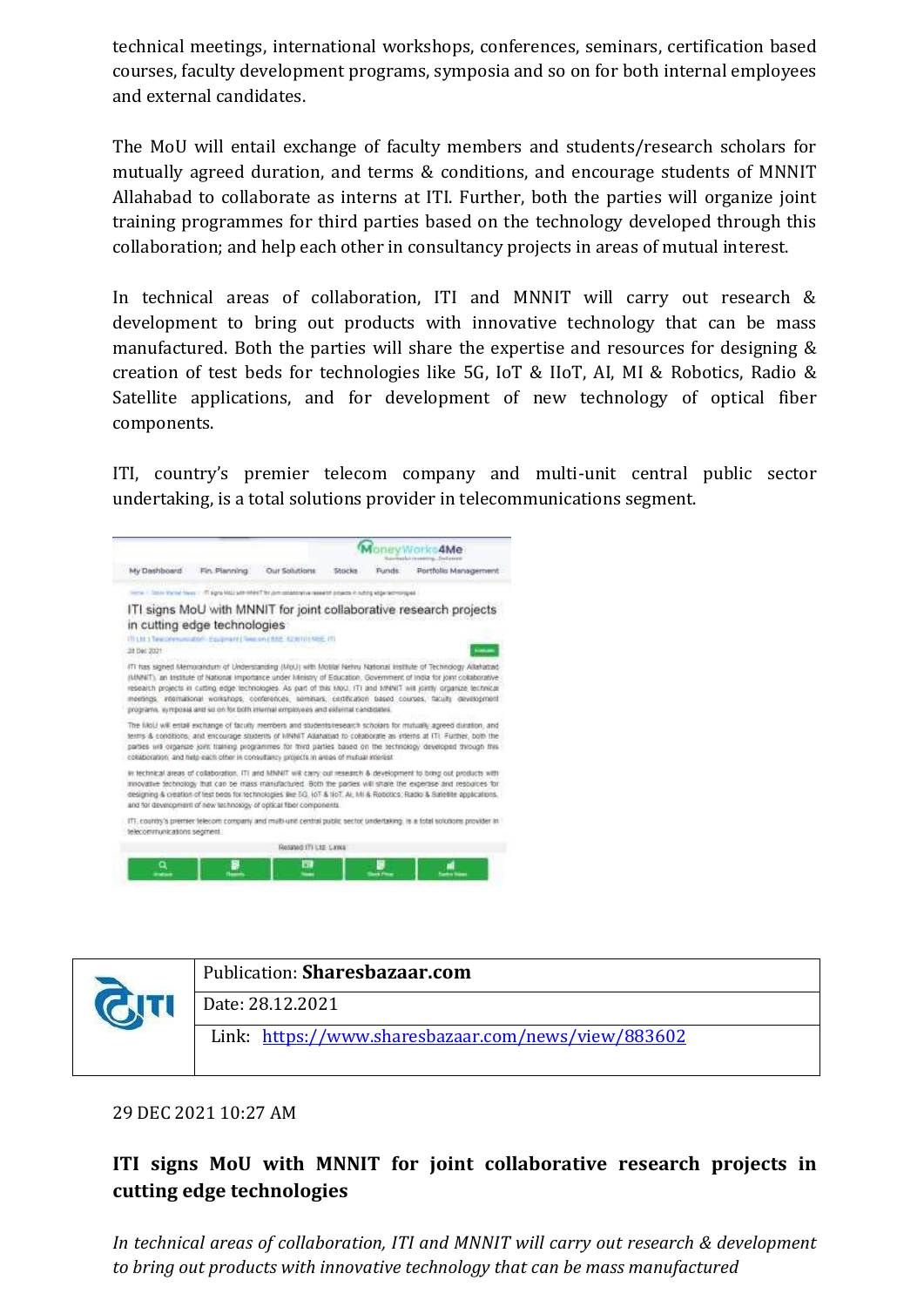

ITI has signed Memorandum of Understanding (MoU) with Motilal Nehru National Institute of Technology Allahabad (MNNIT), an Institute of National Importance under Ministry of Education, Government of India for joint collaborative research projects in cutting edge technologies. As part of this MoU, ITI and MNNIT will jointly organize technical meetings, international workshops, conferences, seminars, certification based courses, faculty development programs, symposia and so on for both internal employees and external candidates.

The MoU will entail exchange of faculty members and students/research scholars for mutually agreed duration, and terms & conditions, and encourage students of MNNIT Allahabad to collaborate as interns at ITI. Further, both the parties will organize joint training programmes for third parties based on the technology developed through this collaboration; and help each other in consultancy projects in areas of mutual interest.

In technical areas of collaboration, ITI and MNNIT will carry out research & development to bring out products with innovative technology that can be mass manufactured. Both the parties will share the expertise and resources for designing & creation of test beds for technologies like 5G, IoT & IIoT, AI, MI & Robotics, Radio & Satellite applications, and for development of new technology of optical fiber components. ITI, country's premier telecom company and multi-unit central public sector undertaking, is a total solutions provider in telecommunications segment.

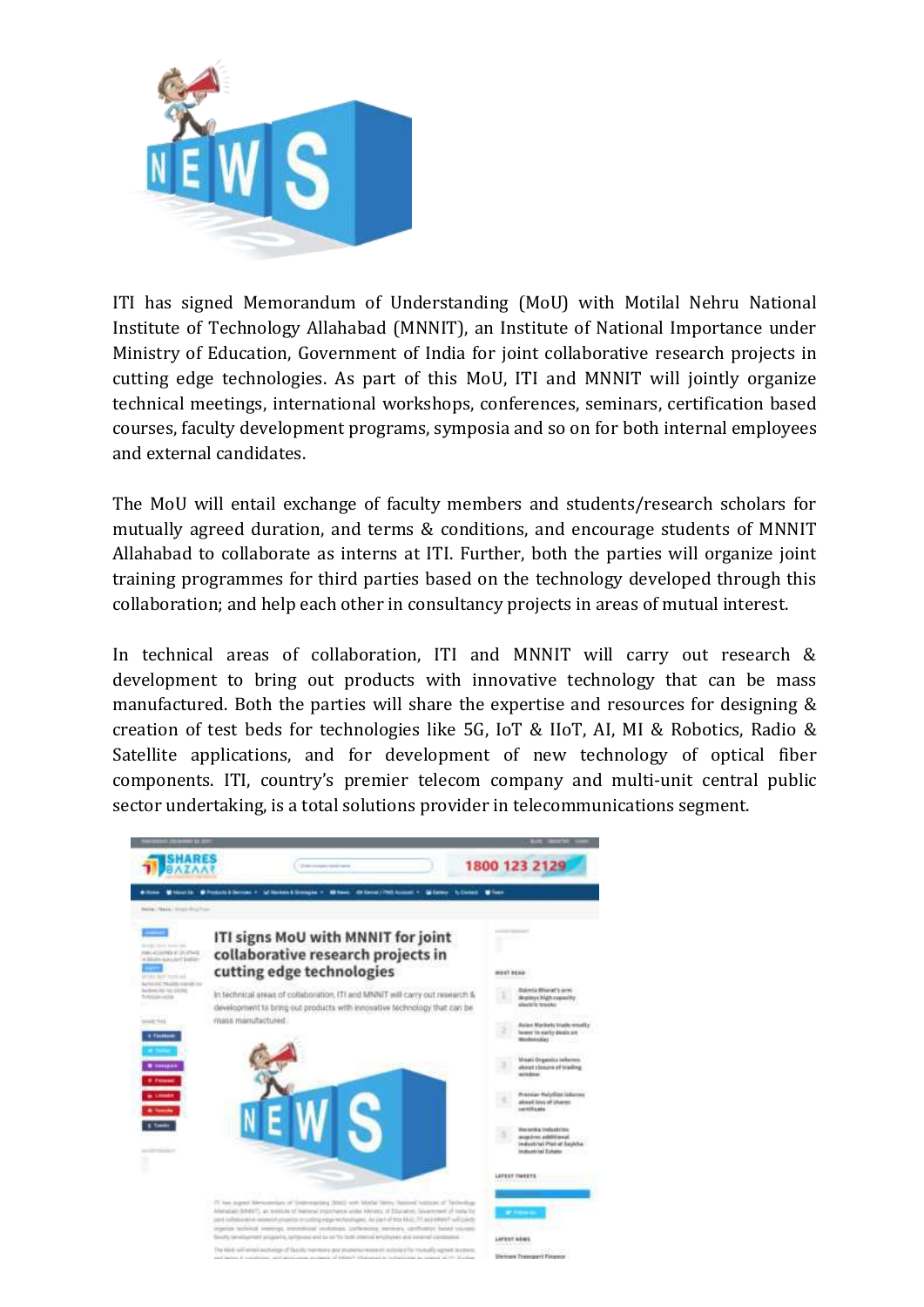

Publication: Digianalysis.com

Date: 28.12.2021

Link: <https://www.digianalysys.com/iti-signs-mou-with-mnnit/>

## **ITI signs MoU with MNNIT**

December 28, 2021 DA Bureau DigiNews

Multi-technology public sector major ITI Limited has signed a Memorandum of Understanding (MoU) with Motilal Nehru National Institute of Technology Allahabad (MNNIT) for joint collaborative research projects in cutting edge technologies.

As part of this MoU, ITI and MNNIT will jointly organize technical meetings, international workshops, conferences, seminars, certification based courses, faculty development programs, symposia and so on for both internal employees and external candidates.

The MoU will entail exchange of faculty members and students/research scholars for mutually agreed duration and encourage students of MNNIT Allahabad to collaborate as interns at ITI Limited. Further, both the parties will organize joint training programmes for third parties based on the technology developed through this collaboration; and help each other in consultancy projects in areas of mutual interest.

ITI Limited and MNNIT will carry out research & development to bring out products with innovative technology that can be mass manufactured. Both the parties will share the expertise and resources for designing & creation of test beds for technologies like 5G, IoT & IIoT, AI, MI & Robotics, Radio & Satellite applications, and for development of new technology of optical fiber components.

Both the parties will prepare and execute joint research projects to improve the technology in the field of optical fiber devices and components for optical communication systems using futuristic technologies. Also, as part of this MoU, training programmes will be conducted in niche areas like Integrated Circuit design (IC), communication, and cyber security by exploring joint research activities.

Speaking on this occasion, Rakesh Mohan Agarwal, Chairman & Managing Director, ITI Limited said, "We are honored to embark upon this collaboration with MNNIT to jointly work on futuristic technologies. We at ITI Limited have always believed in robust collaboration between industry and academia, to drive effective solutions to industry issues."

"Together, we will collaborate in areas of advanced technology, innovation and knowledge for sustainable changes. I am sure this partnership will provide ample opportunities for our employees to acquire advanced knowledge in emerging areas," added Aggarwal.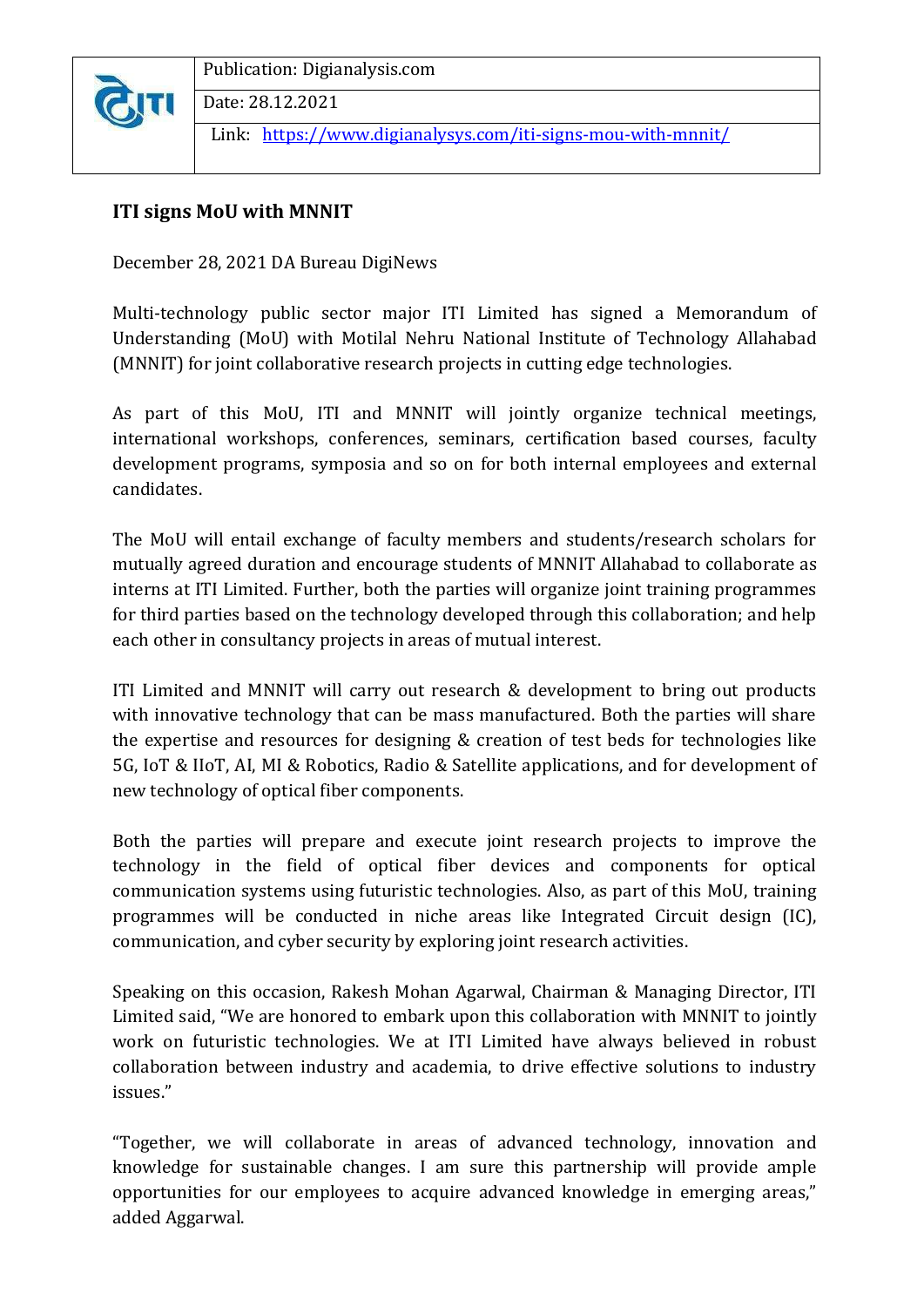Prof. Rajeev Tripathi, Director, MNNIT said, "Both MNNIT and ITI Limited will share their expertise and resources to carry out research and development in the emerging areas of technologies like 5G, IoT, AI, Robotics and optical communication systems. Also, a Centre of Excellence will be established for collaborative work and to train the trainers of ITI's internal resource persons."



\*\*\*

## **On Social Media (Twitter)**

#### <https://twitter.com/PsuWatch/status/1475878141248032770>

 $\cdots$ 

击



ITI Limited and @MNNITALLD will jointly organise technical meetings, international workshops, conferences, seminars, certification-based courses, faculty development programs, symposia and so on @DoT India @ITILTDINDIA



 $t1$ 

\*\*\*

 $\circ$